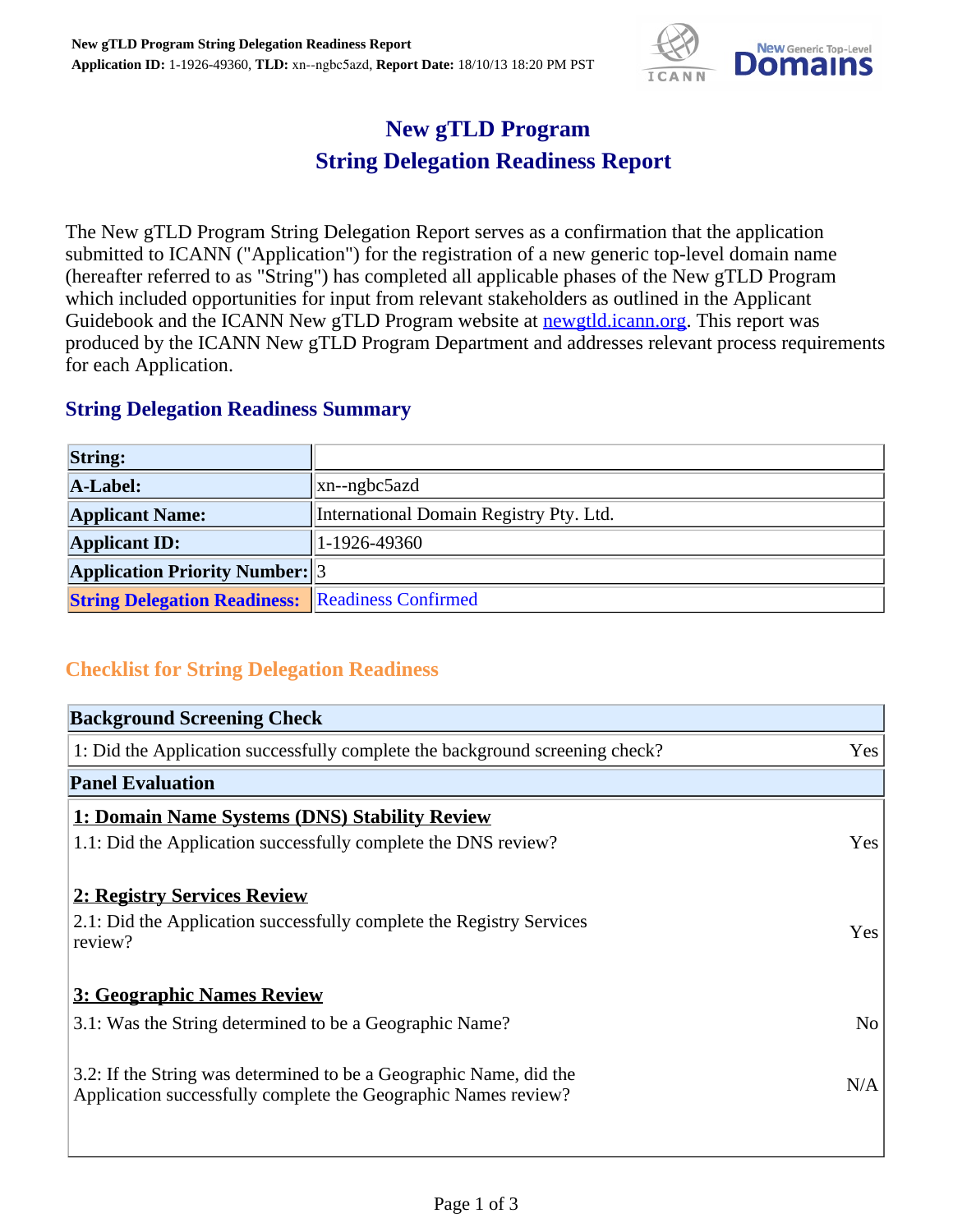

| <b>4: Financial Review</b><br>$\vert$ 4.1: Did the Application successfully complete the Financial Capability |            |
|---------------------------------------------------------------------------------------------------------------|------------|
| review?                                                                                                       | <b>Yes</b> |
| <b>5: Technical Review</b>                                                                                    |            |
| 5.1: Did the Application successfully complete the Technical and                                              | <b>Yes</b> |
| <b>Operation Capability review?</b>                                                                           |            |
| <b>6: String Similarity Review</b>                                                                            |            |
| $\vert$ 6.1: Was the Application determined to not be confusingly similar to other                            | Yes        |
| applied for strings, including through String Confusion Objections?                                           |            |
| $\vert$ 6.2: If the Application was determined to be confusingly similar to other                             |            |
| applied for strings, including through String Confusion Objections, did the                                   |            |
| Application prevail in the string contention resolution process (CPE,                                         | N/A        |
| Auction, and/or Self-Resolution of String Contention via                                                      |            |
| withdrawal/termination of all other members in contention)?                                                   |            |

| <b>Public Comment Period</b>                                                                                                                                                                   |                |
|------------------------------------------------------------------------------------------------------------------------------------------------------------------------------------------------|----------------|
| 1: Was the public provided an opportunity to submit comments on the Application?                                                                                                               | Yes            |
| 2: Were comments for the Application considered by evaluation panels?                                                                                                                          | Yes            |
| <b>Objection Process</b>                                                                                                                                                                       |                |
| 1: Were objections filed against the Application?                                                                                                                                              | <b>No</b>      |
| 2: If objections were filed against the Application, did Applicant prevail in the dispute<br>resolution proceedings for all Legal Rights, Limited Public Interest and Community<br>Objections? | N/A            |
| <b>Governmental Advisory Committee (GAC) Advice</b>                                                                                                                                            |                |
| 1: Did the GAC have an opportunity to provide advice for the Application?                                                                                                                      | Yes            |
| 2: Did the GAC provide consensus GAC advice that the String should not be approved by<br>the ICANN Board?                                                                                      | N <sub>o</sub> |
| 3: If the GAC provided consensus GAC advice to the ICANN Board, did the ICANN Board<br>(or New gTLD Program Committee) accept the GAC advice?                                                  | N/A            |
| <b>Accountability Mechanisms</b>                                                                                                                                                               |                |
| 1: Was the Application the subject of a complaint or review through one of ICANN's<br>accountability mechanisms (Reconsideration or Independent Review)?                                       | No             |
| 1.1: If yes, did the BGC, ICANN Board or New gTLD Program Committee determine that<br>the Application should not proceed to contracting?                                                       | N/A            |